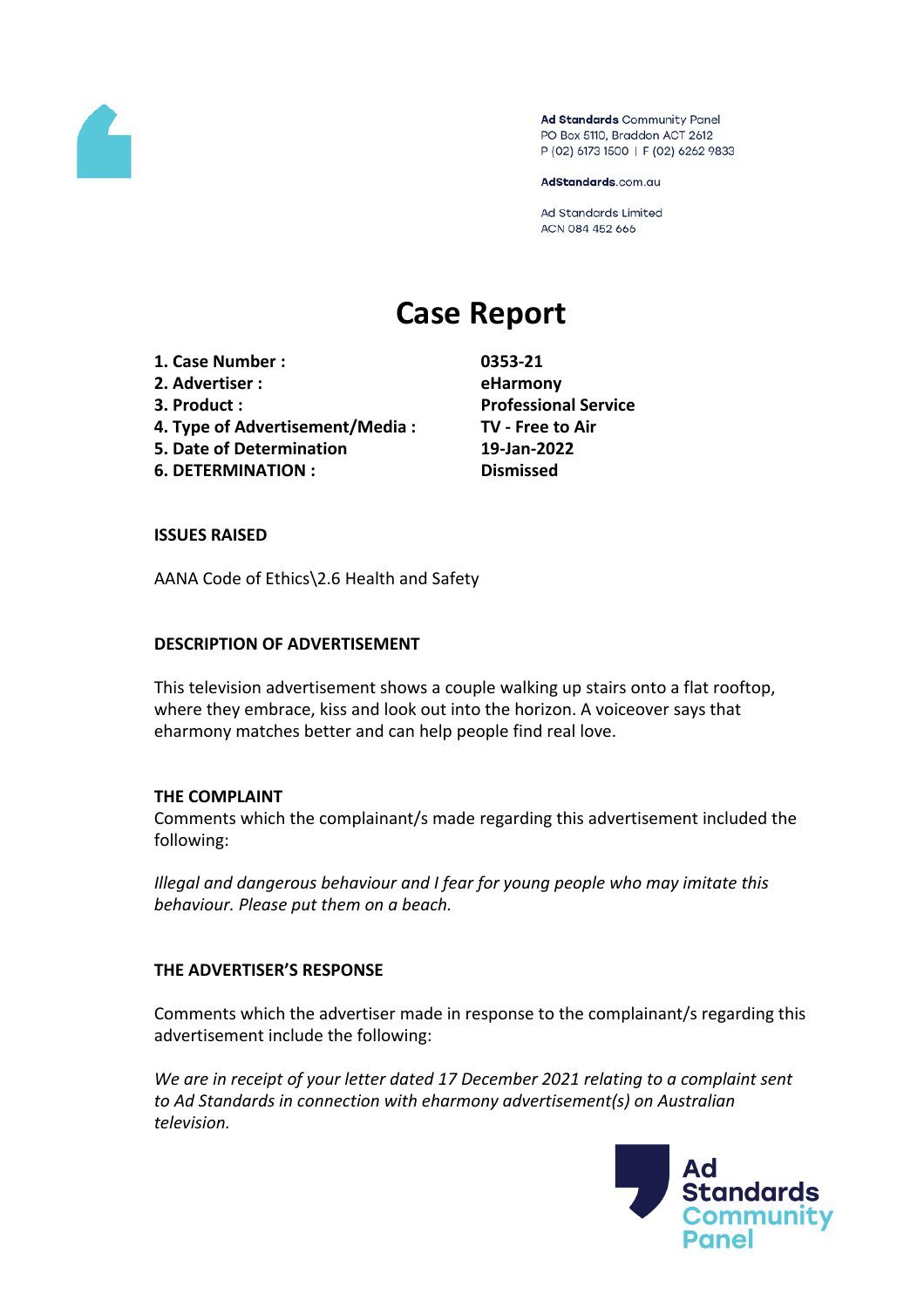

*We listed the two relevant advertisements that eharmony has broadcast during the claim period (the "Ads").*

*eharmony is committed to ensuring that its advertisements are compliant with the AANA Code of Ethics (the "Code") and we will be happy to provide any information necessary to Ad Standards to assist in this inquiry. After a review of the viewer complaint and the Code sections that your letter referenced, it is eharmony's position that none of the Ads violate the Code section raised in the complaint. Each Ad's content has been reviewed and provided with a CAD rating.*

*AANA Advertiser Code of Ethics*

*Pursuant to the instructions in your letter, we addressed (below) the referenced Code sections and their applicability to the Ads and the viewer complaints:*

#### *Section 2.1 of the Code states:*

*Advertising shall not portray people or depict material in a way which discriminates against or vilifies a person or section of the community on account of race, ethnicity, nationality, gender, age, sexual orientation, religion, disability, mental illness or political belief.*

*eharmony response: The viewer complaint does not raise any issues that are the subject of Section 2.1 of the Code. Nothing in the Ads depicts material in a way which is discriminatory or vilifies a person or specific community of people.*

# *Section 2.2 of the Code States:*

*Advertising shall not employ sexual appeal: (a) where images of Minors, or people who appear to be Minors, are used; or (b) in a manner which is exploitative or degrading of any individual or group of people.*

*eharmony response: The viewer complaint does not raise any issues that are the subject of Section 2.2 of the Code. No Minors or people who appear to be Minors feature in the Ads, and the Ads are not exploitative or degrading of any individual or group of people.*

#### *Section 2.3 of the Code states:*

*Advertising shall not present or portray violence unless it is justifiable in the context of the product or service advertised.*

*eharmony response: The viewer complaint does not raise any issues that are the subject of Section 2.3 of the Code. No violence is portrayed in the Ads.*

# *Section 2.4 of the Code states:*

*Advertising shall treat sex, sexuality and nudity with sensitivity to the relevant audience.*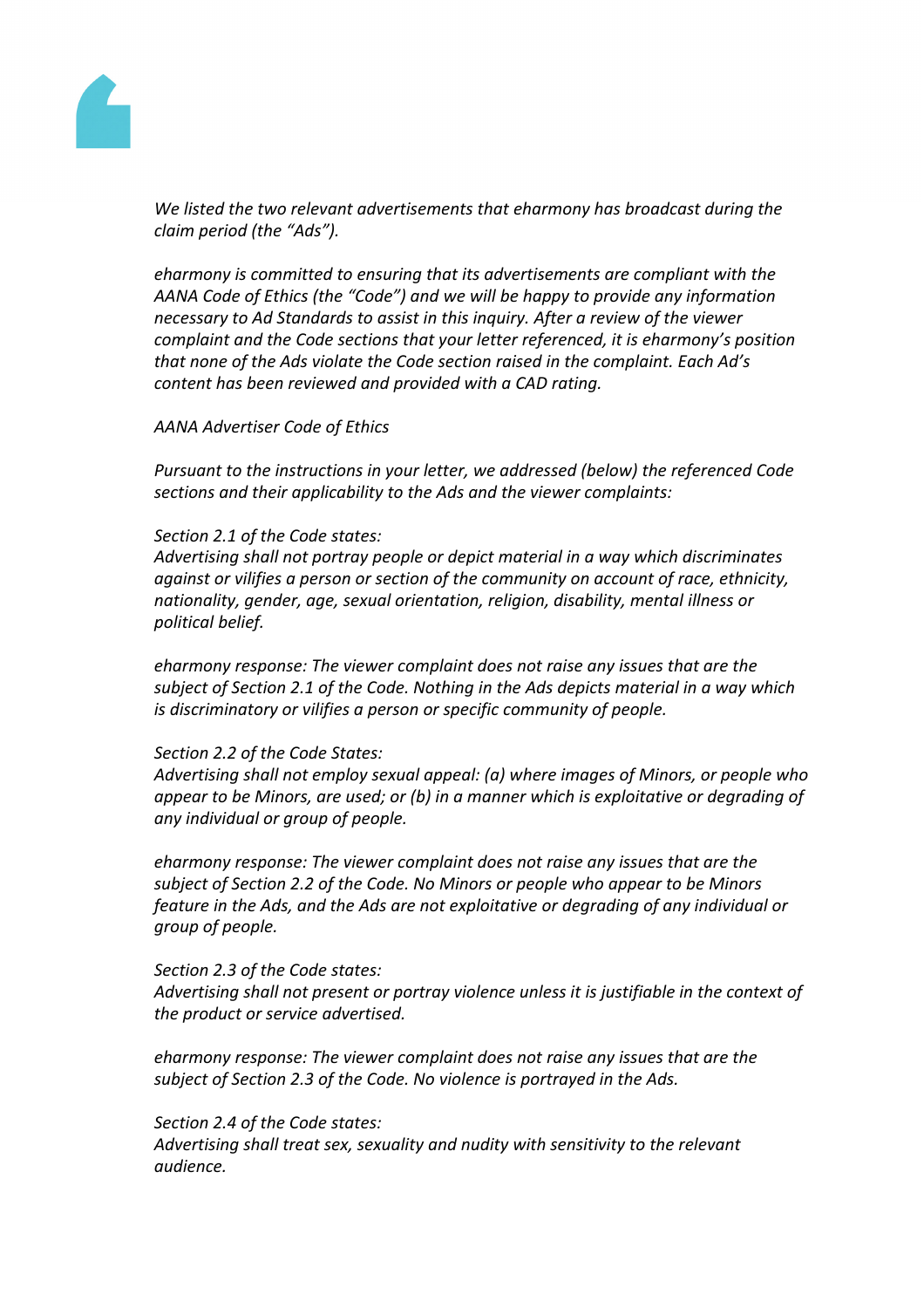

*eharmony response: The viewer complaint does not raise any issues that are the subject of Section 2.4 of the Code. The Ads feature a couple in a romantic and nonsexual setting. There is no nudity in the Ads.*

#### *Section 2.5 of the Code states:*

*Advertising shall only use language which is appropriate in the circumstances (including appropriate for the relevant audience and medium). Strong or obscene language shall be avoided.*

*eharmony response: The viewer complaint does not raise any issues that are the subject of Section 2.5 of the Code. There is no strong or obscene language in the Ads.*

#### *Section 2.6 of the Code states:*

*Advertising shall not depict material contrary to Prevailing Community Standards on health and safety.*

*eharmony response: This is the only section of the Code which may apply to the viewer complaint. It is eharmony's belief that the Ads do not feature dangerous or illegal behavior in violation of the Prevailing Community Standards on health and safety. The featured couple walk up to a publicly available rooftop and then are simply sitting there. There is no trespassing nor is there any specific activity in which the couple is engaged which could be described as dangerous or illegal or that we believe would encourage anyone watching to pursue risk-seeking behavior. The Ads are meant to communicate to the viewer that they can find real love on eharmony by showing a couple in love expressing affection. It is eharmony's intent of the advertisement that viewers pursue real, meaningful love rather than mimic any scene or location in the Ads.*

*Section 2.7 of the Code states: Advertising shall be clearly distinguishable as such.*

*eharmony response: The viewer complaint does not raise any issues that are the subject of Section 2.7 of the Code. The Ads are clearly distinguishable.*

*eharmony looks forward to Ad Standards' review of the Ads. I hope the information provided is sufficient to complete your review, and I would be happy to answer any other questions.*

# **THE DETERMINATION**

The Ad Standards Community Panel (Panel) considered whether the advertisement breaches Section 2 of the AANA Code of Ethics (the Code).

The Panel noted the complainant's concerns that the advertisement depicts illegal and dangerous behaviour which may be imitated by young people.